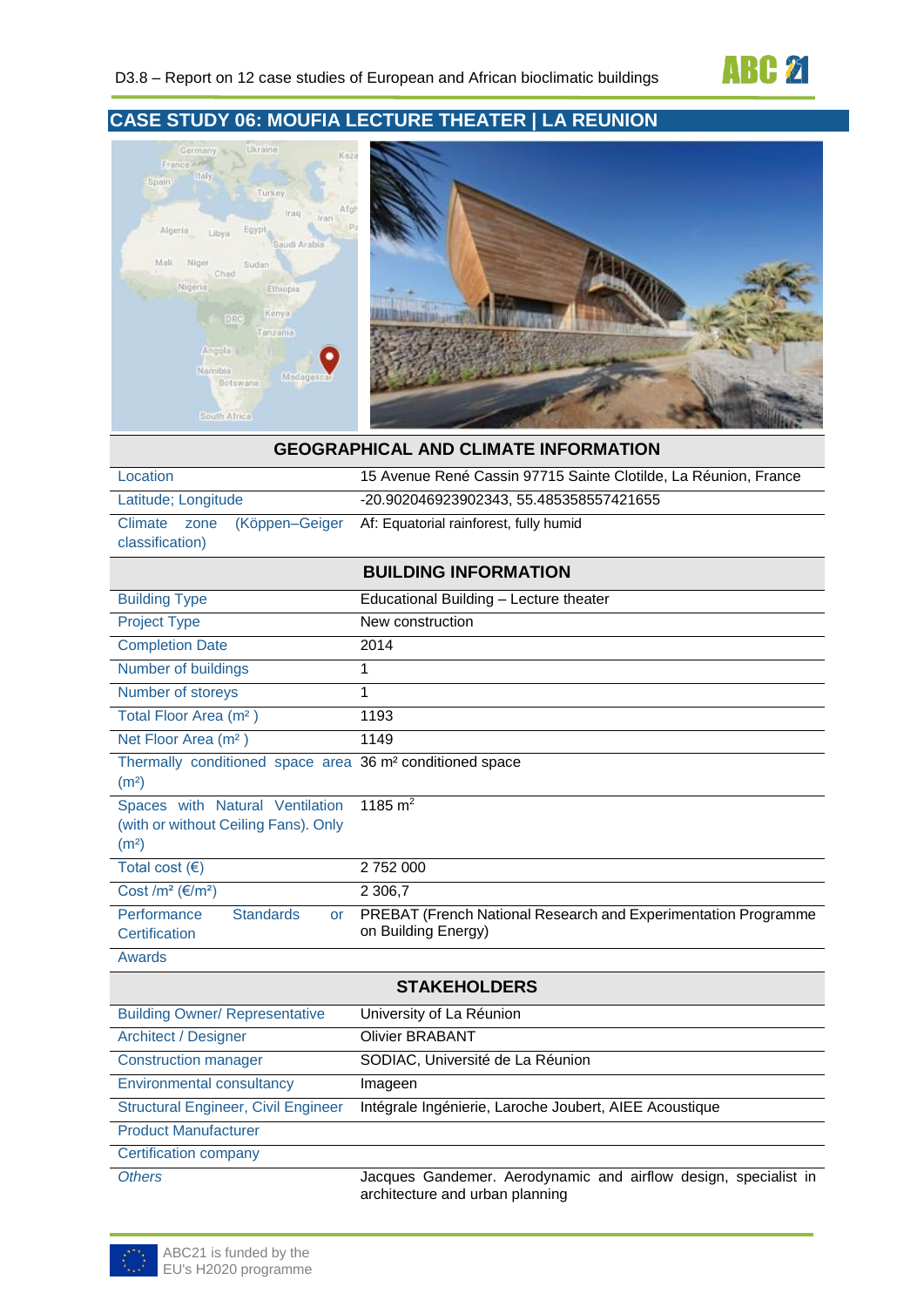

# **PROJECT DESCRIPTION** [1] [2] [3] [4]



*Figure 81: Northern facade* 

*Figure 82: Eastern facade with air inlets and native vegetation Figure 83 : Low pressure shaft Figure 84 : Plan view of the* 



This 550-seat building, located in the French island of Reunion near Madagascar, is the first bioclimatic lecture theatre in the tropics. The building operates without air conditioning and with the use of natural ventilation only.

Thanks to its efficient airflow design, users feel comfortable throughout all year long. The lecture theater is used as an auditorium but also for lectures and conferences.

It has a total area of 1200 m², as well as a car park of 420 places on 3 levels with PV panels at the top that acts a shading devices.



*lecture theater*

### **SITE INTEGRATION**



*Figure 85 : site integration of the lecture theater*

The lecture theatre is located in the main campus of the capital city in the North of the island . It is connected by two bridges of the university campus and the rest of the city and is located in a complex of large buildings such as the building of the Regional council. There is dense vegetation around the building to cool the air and create a microclimate before entering the building.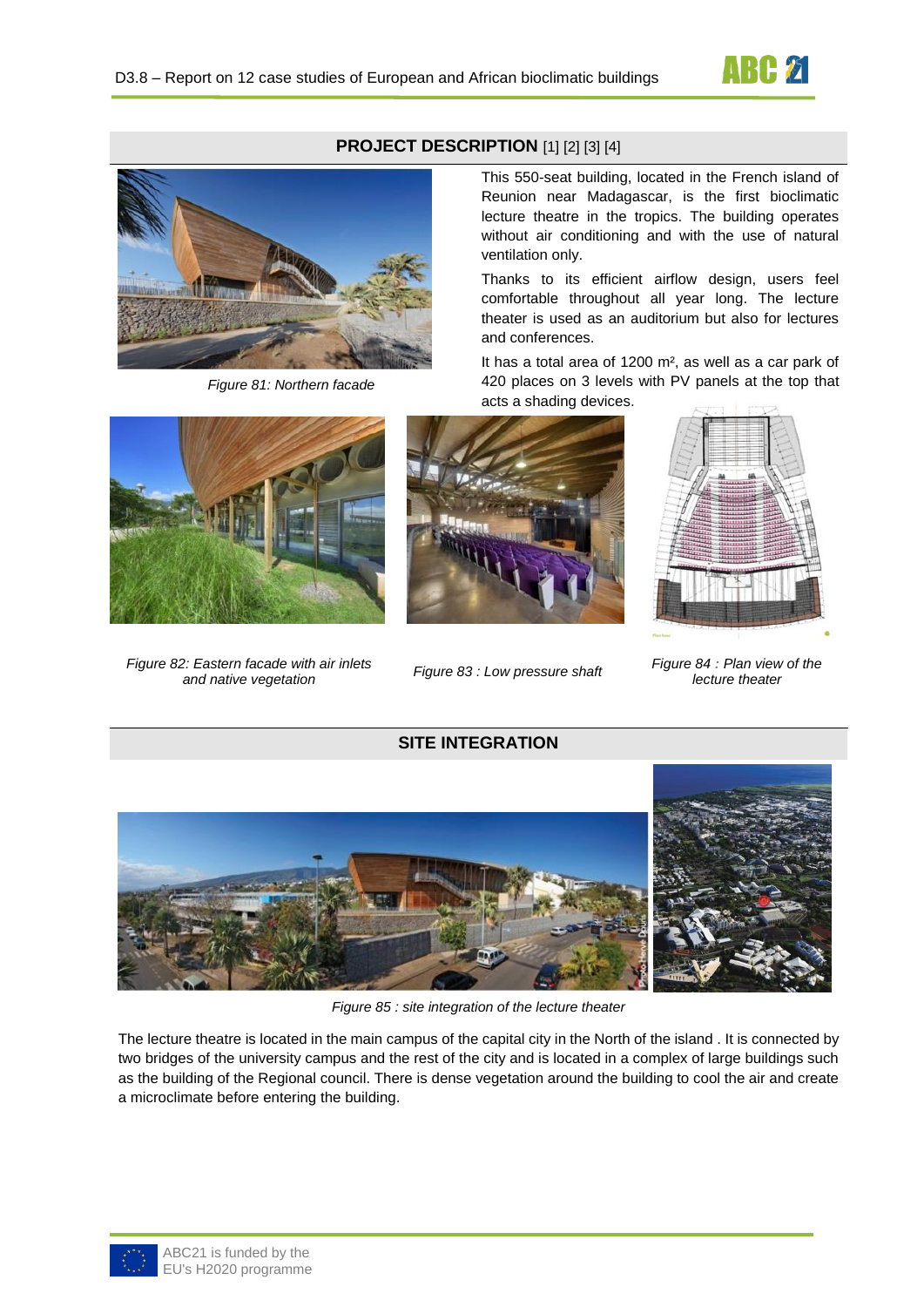







*Figure 87 : Monthly temperature range for Saint-Denis. Source: Climate consultant - Adaptative Comfort model [6]*

*Figure 88 : Wind rose for Saint-Denis [6]*

| Global horizontal radiation (Avg daily total) Min<br>(month) / Max (month)                                                  | Min: $4120 \text{ Wh/m}^2$ (June)<br>Max: 6429 Wh/m <sup>2</sup> (January)<br>Mean: 5355,67 Wh/m <sup>2</sup> |
|-----------------------------------------------------------------------------------------------------------------------------|---------------------------------------------------------------------------------------------------------------|
| Annual Degree-Days for weather classification<br>according to ASHRAE Standard 169-2020                                      | HDD $18^{\circ}$ C: 1<br>$CDD 10^{\circ}C: 5059$                                                              |
| Annual Degree-Days for the Adaptive Comfort<br>Base Temperature according to the ASHRAE<br>55-2017 for 80% of acceptability | HDD: 99<br>CDD: 6                                                                                             |
| Annual Degree-Days for a static comfort HDD 18.6°C: 4<br>temperature approach                                               | $CDD$ 26 <sup>o</sup> : 150                                                                                   |

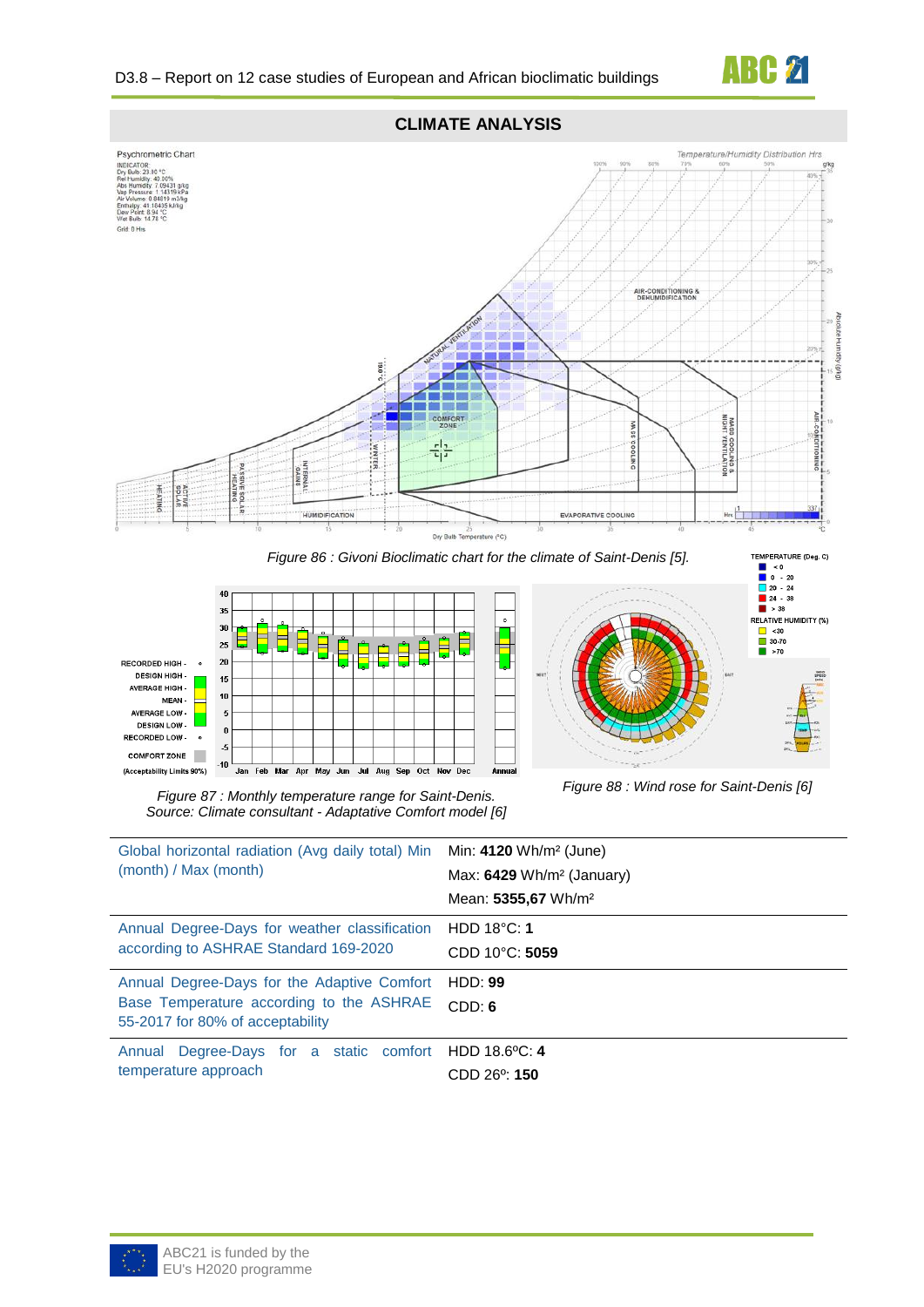

| KEY BIOCLIMATIC DESIGN PRINCIPLES [1] [2] [3] [4]    |                                                                                                                                                                                                                                                                                         |  |
|------------------------------------------------------|-----------------------------------------------------------------------------------------------------------------------------------------------------------------------------------------------------------------------------------------------------------------------------------------|--|
| Passive cooling strategy                             | <b>Comfort ventilation / Natural cross-ventilation</b>                                                                                                                                                                                                                                  |  |
|                                                      | Low pressure shaft that acts like a natural pump: An opened<br>U shaped-roof at the top accelerate the trade winds and<br>create a natural low pressure thanks to the venturi effect.<br>Glass louvers are installed on opposite facades. 4<br>differentiated air inlets (see Figure 7) |  |
| Passive heating strategy                             | <b>None</b>                                                                                                                                                                                                                                                                             |  |
| Solar protection                                     | Large overhangs protect the glass louvers and the main<br>facades                                                                                                                                                                                                                       |  |
| <b>Building orientation</b>                          | The main facades of the building are North/South oriented                                                                                                                                                                                                                               |  |
| Insulation                                           | <b>Roof insulation:</b>                                                                                                                                                                                                                                                                 |  |
|                                                      | There is 10 cm of rockwool and 8 cm of air gap.                                                                                                                                                                                                                                         |  |
| Vegetation                                           | The surroundings were vegetated with native species,<br>allowing the cooling of the air around the building                                                                                                                                                                             |  |
| Natural daylighting                                  | Natural lighting is preferred thanks to the louvers and lateral<br>louvers to limit artificial lighting                                                                                                                                                                                 |  |
| Use of local and embedded materials                  | Use of wood (structure et walls) and local volcanic stone<br>(pavements)                                                                                                                                                                                                                |  |
| Water saving and heat recovery on hot water<br>drain | None                                                                                                                                                                                                                                                                                    |  |
| Waste management                                     | Wood construction generates little waste                                                                                                                                                                                                                                                |  |
| <b>Others features</b>                               | Densely planted soils better absorb water during heavy rains                                                                                                                                                                                                                            |  |





*Figure 89 : Solar shadings Figure 90 : low pressure shaft on top of the roof and visualization of the 4 air inlets*





*Figure 91 : Side louvers Figure 92 : Construction of the air compartments during the construction stage*



*Figure 93 : Low pressure shatf (top of the roof)*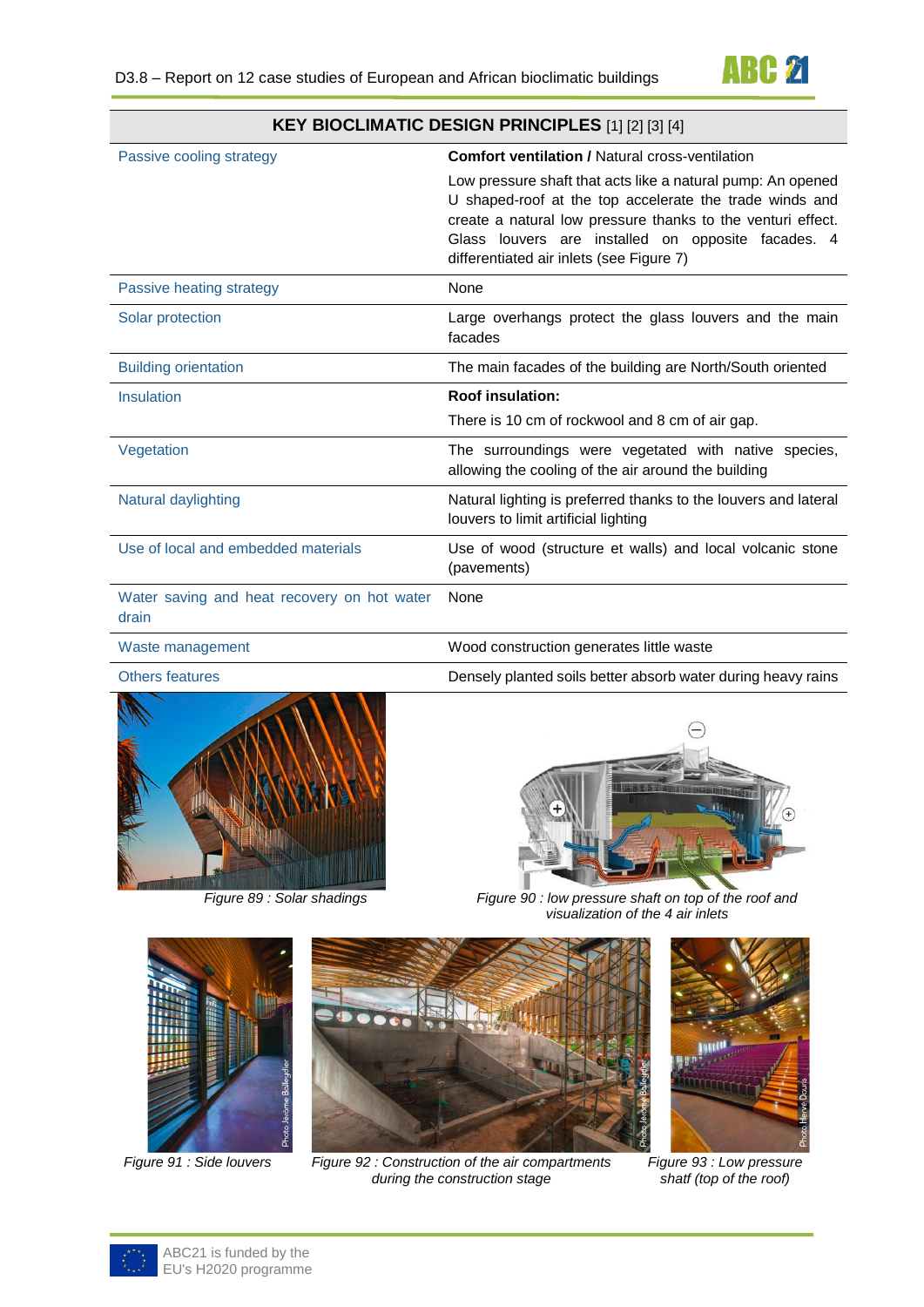

## **INFRASTRUCTURES and REGULATIONS to enable SUFFICIENCY ACTION**

| Dressing code                                                                                                                                                                                               | Informal dressing, adapted to the season, is welcome and promoted<br>(e.g. short trousers and short leaves in hot periods): Yes |  |
|-------------------------------------------------------------------------------------------------------------------------------------------------------------------------------------------------------------|---------------------------------------------------------------------------------------------------------------------------------|--|
| <b>Protected</b><br>bike<br>parking<br>and<br>showers                                                                                                                                                       | Yes                                                                                                                             |  |
| Ceiling fans                                                                                                                                                                                                | In every room, even those conditioned: Yes (in offices only)                                                                    |  |
| Lighting system fractioned to<br>allow using light only in zones<br>occupied and where daylighting<br>insufficient                                                                                          | In every room, even those conditioned: Yes.                                                                                     |  |
| Space and facilities for line<br>drying<br>clothes<br>(especially<br>important in residences, hotels,<br>sport facilities)                                                                                  | In every room, even those conditioned: No                                                                                       |  |
| Book of instruction for correct<br>use of the passive features<br>(windows, solar protections,<br>savings) and<br>water<br>active<br>$(lighting)$ in order to promote<br>sufficiency and efficiency actions | Available through leaflets and posters at relevant places, online, etc.:<br>Yes                                                 |  |



*Figure 94 : Posters explaining the airflow design and the environment objectives were installed closed to the main entrances of the lecture theatre.*

| <b>BUILDING FABRIC AND MATERIALS [1] [2] [3] [4]</b> |                                                                                                        |  |
|------------------------------------------------------|--------------------------------------------------------------------------------------------------------|--|
| Roof                                                 | External zinc skin/10 cm of rockwool / 8 cm of air gap/ceiling in wood                                 |  |
|                                                      | Overall R-value: $3 \text{ m}^2$ .K/W                                                                  |  |
| <b>Windows</b>                                       | Type of materials, thickness, etc. : Glass louvers and frame in<br>Aluminium shaded by large overhangs |  |
|                                                      | Window-to-wall ratio (WWR) : N/A                                                                       |  |
|                                                      | U-value: Unknown                                                                                       |  |
|                                                      | Visual transmittance: 0.87                                                                             |  |
| Walls                                                | Type of materials, thickness: Ext. Red cedar 2m / 8 cm air gap / Int.<br>2cm Wood (Meleze)             |  |
|                                                      | Overall R-value : $0.63$ m <sup>2</sup> .K/W                                                           |  |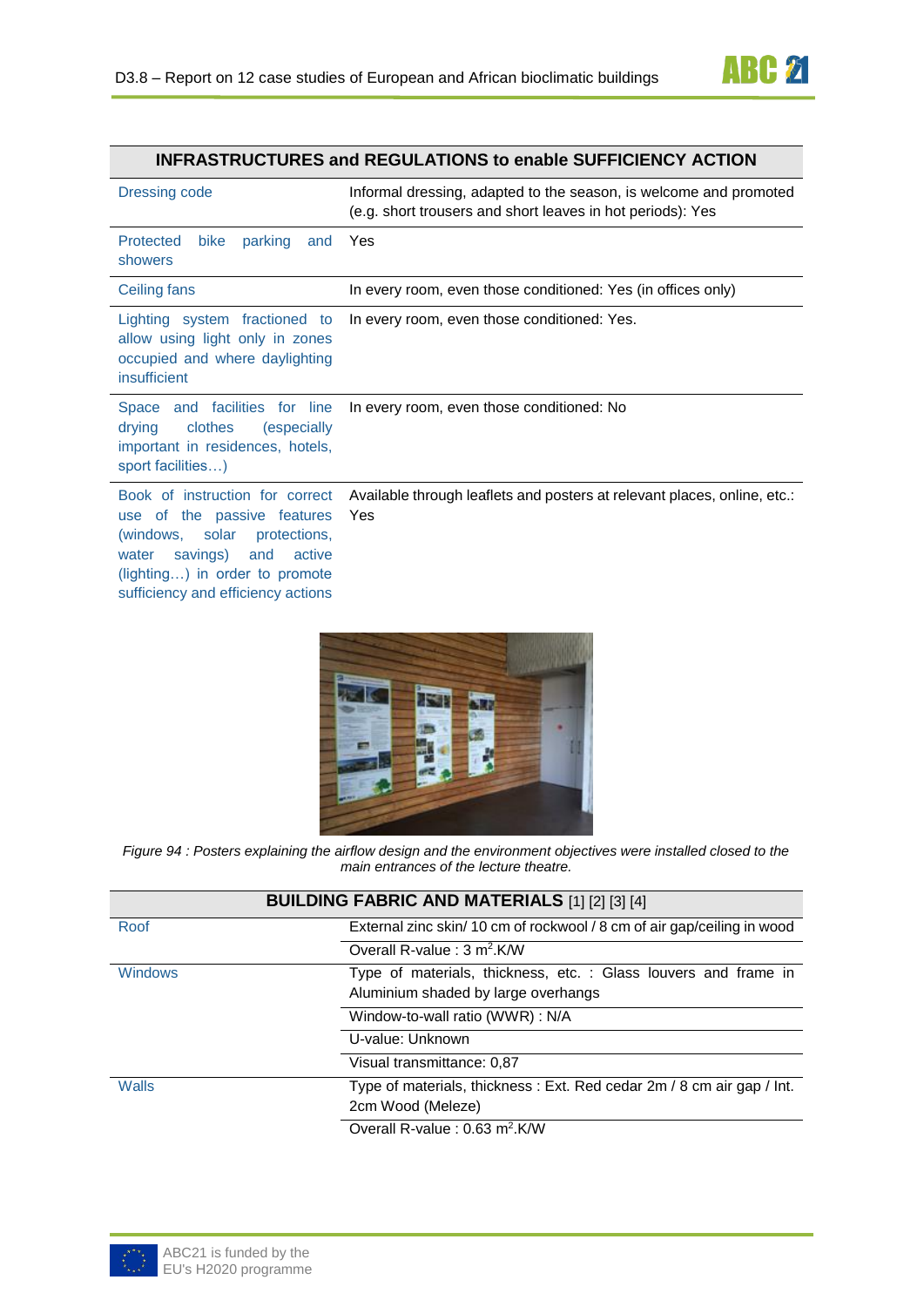



*Figure 95 : wooden superstructure Figure 96 : low pressure shaft under construction*

*Figure 97 : The external walls are composed with wooden cladding*

| <b>ENERGY EFFICIENT BUILDING SYSTEMS [1] [2] [3] [4]</b> |                                                                                                                                                                                                                                                                                  |  |
|----------------------------------------------------------|----------------------------------------------------------------------------------------------------------------------------------------------------------------------------------------------------------------------------------------------------------------------------------|--|
| Low-energy cooling systems                               | The lecture theatre operates without any AC systems and uses only<br>natural ventilation thanks to a difference of pressure from the different<br>facades and the roof. The airflow design has been validated thanks to wind<br>tunnel tests run in Laboratoire Eiffel in Paris. |  |
| Low-energy heating systems                               | None                                                                                                                                                                                                                                                                             |  |
| Ceiling fans                                             | Yes (offices only)<br>Type: Hunter Industry II<br>Power: 70W                                                                                                                                                                                                                     |  |
| Mechanical<br>ventilation<br>air<br>renewal              | Only in the technical room where the video projector is installed                                                                                                                                                                                                                |  |
| Domestic Hot Water                                       | None                                                                                                                                                                                                                                                                             |  |
| <b>Artificial lighting</b>                               | T5 Light bulbs<br>Density=8.7 W/m2                                                                                                                                                                                                                                               |  |

Control and energy management Yes (energy meters for each end uses)



*Figure 98 : Wind tunnel tests to validate the passive principles*

*Figure 99 : Ceiling fans are installed in every office space* *Figure 100: T5 light bulbs (density: 8.7 W/m2)*

| <b>RENEWABLE ENERGY [1] [2] [3] [4]</b> |                                                                                                                                                                                                 |  |
|-----------------------------------------|-------------------------------------------------------------------------------------------------------------------------------------------------------------------------------------------------|--|
| <b>PV</b>                               | A 145 kWp/1000 m <sup>2</sup> PV plant acts as a car shading system. The PV plant<br>produces 10 times the low energy demand of the lecture theatre. The PV<br>production is delivered on site. |  |
| Solar thermal                           | ---                                                                                                                                                                                             |  |
| Wind                                    |                                                                                                                                                                                                 |  |

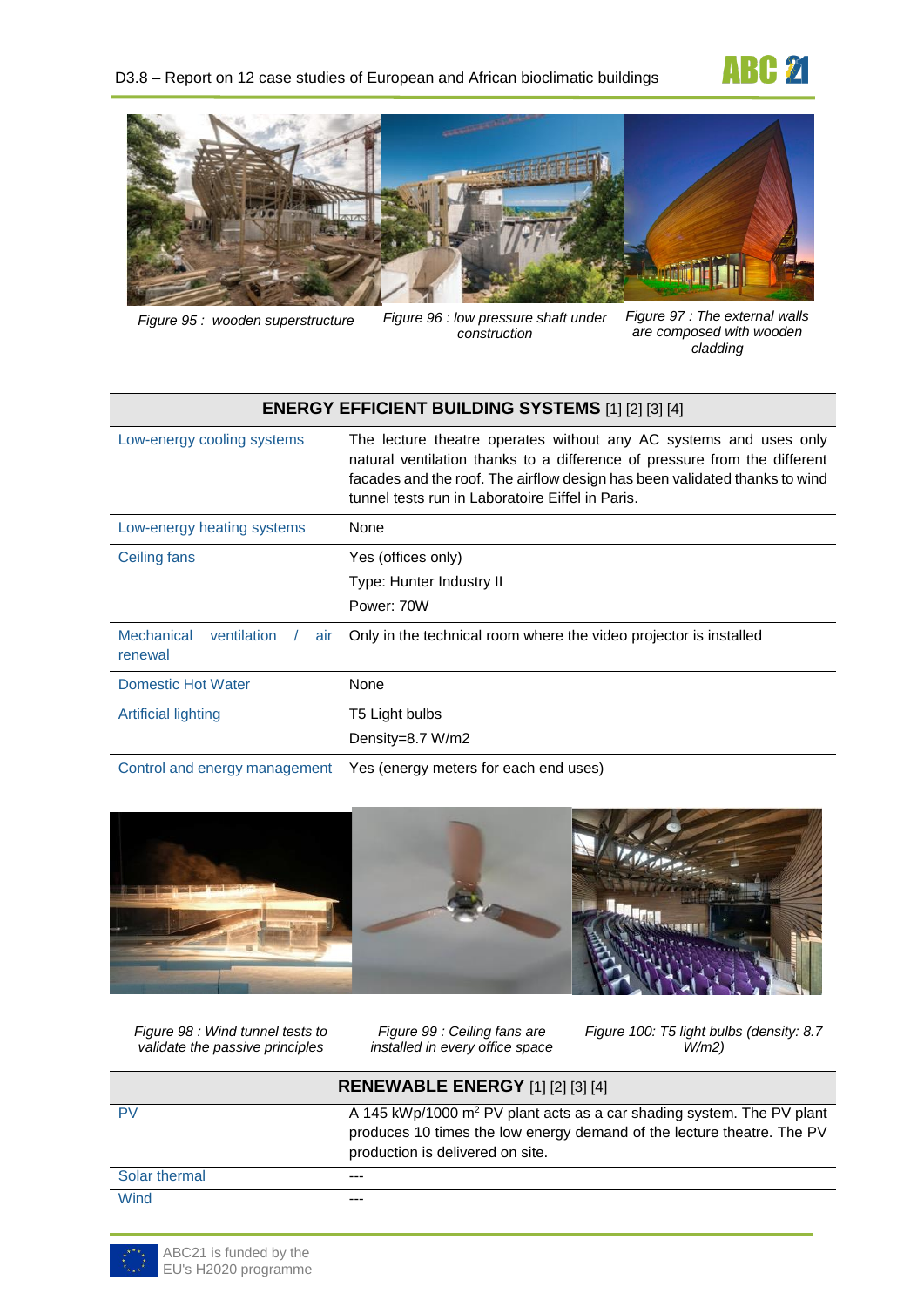

Geothermal Biomass ---



The 145 kWp PV plant produces 183kWh/y/m<sup>2</sup> whereas the energy demand of the lecture theatre is only 23 kWh/y/  $m^2$ .

The PV production is generated onsite only.

*Figure 101: 145 kWp PV panels are installed as shading devices for the cars.*

| <b>BUILDING ANALYSIS AND KEY PERFORMANCE INDICATORS [1] [2]</b> |                                                                                                                                      |  |
|-----------------------------------------------------------------|--------------------------------------------------------------------------------------------------------------------------------------|--|
| Thermal                                                         | 1. Percentage of time outside an operative temperature range (Adaptive)                                                              |  |
| comfort<br>indicators                                           | 2. Percentage of time outside an operative temperature range (Fanger) :                                                              |  |
|                                                                 | 3. Degree-hours (Adaptive)                                                                                                           |  |
|                                                                 | 4. Degree-hours (Fanger)                                                                                                             |  |
|                                                                 | 5. Percentage of time inside the Givoni comfort zone of 1m/s : 90%                                                                   |  |
|                                                                 | 6. Percentage of time inside the Givoni comfort zone of 0m/s                                                                         |  |
|                                                                 | 7. Number of hours within a certain temperature range                                                                                |  |
| Energy                                                          | 1. Energy needs for heating (kWh/y/m2)                                                                                               |  |
| performance<br>indicators                                       | 2. Energy needs for cooling (kWh/y/m2) :                                                                                             |  |
|                                                                 | 3. Energy use for lighting (kWh/y/m2): 9                                                                                             |  |
|                                                                 | 4. Energy needs for Sanitary Hot water (kWh/y/m2)                                                                                    |  |
|                                                                 | 5. Total Primary energy use (kWh/y/m2) : 69 (total Primary Energy Factor (PEF) equal to<br>3.00 for electrical energy from the grid) |  |
|                                                                 | 6. Renewable Primary energy generated on-site (kWh/y/m2) : 549                                                                       |  |
|                                                                 | 7. Renewable Primary energy generated on-site and self-consumed (kWh/y/m <sup>2</sup> ) : 549                                        |  |
|                                                                 | 8. Renewable Primary energy exported to the grid (kWh/y/m <sup>2</sup> ) : 0                                                         |  |
|                                                                 | 9. Ratio of renewable primary energy over the total primary energy use (with and without<br>compensation) (%)                        |  |
|                                                                 | 10. Delivered energy (kWh/y/m2) (from electricity bills) : 23                                                                        |  |
| <b>Acoustic</b>                                                 | 1. Airborne sound insulation : N/A                                                                                                   |  |
| comfort<br>indicators                                           | 2. Equivalent continuous sound Level: N/A                                                                                            |  |
|                                                                 | 3. HVAC noise level: N/A                                                                                                             |  |
|                                                                 | 4. Reverberation time: N/A                                                                                                           |  |
|                                                                 | 5. Masking/barriers: N/A                                                                                                             |  |
|                                                                 | 1. Light level (illuminance) : N/A                                                                                                   |  |
|                                                                 | 2. Useful Daylight Illuminance (UDI) : N/A                                                                                           |  |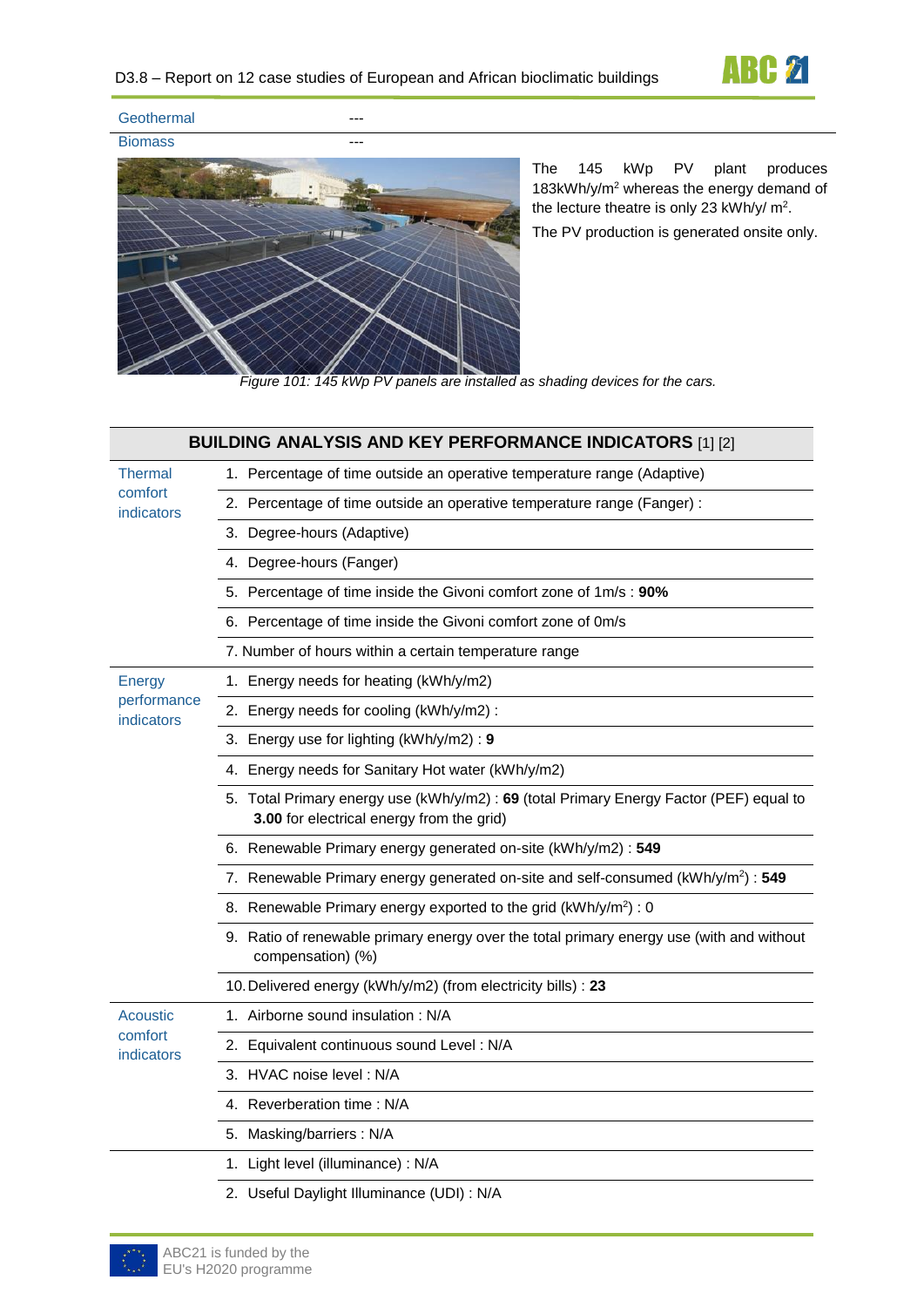

| Visual<br>comfort<br><i>indicators</i>        | 3. Glare control: N/A                                                                                                                                                                                                                                                                                                                                         |  |
|-----------------------------------------------|---------------------------------------------------------------------------------------------------------------------------------------------------------------------------------------------------------------------------------------------------------------------------------------------------------------------------------------------------------------|--|
|                                               | Quality view: N/A<br>4.                                                                                                                                                                                                                                                                                                                                       |  |
|                                               | 5. Zoning control: N/A                                                                                                                                                                                                                                                                                                                                        |  |
| Indoor<br>Air<br>Quality<br><i>indicators</i> | 1. Organic compound: N/A                                                                                                                                                                                                                                                                                                                                      |  |
|                                               | 2. VOCs: N/A                                                                                                                                                                                                                                                                                                                                                  |  |
|                                               | 3. Inorganic gases: N/A                                                                                                                                                                                                                                                                                                                                       |  |
|                                               | 4. Particulates (filtration) : N/A                                                                                                                                                                                                                                                                                                                            |  |
|                                               | 5. Minimum outdoor air provision : N/A                                                                                                                                                                                                                                                                                                                        |  |
|                                               | 6. Moisture (humidity, leaks): N/A                                                                                                                                                                                                                                                                                                                            |  |
|                                               | 7. Hazard material                                                                                                                                                                                                                                                                                                                                            |  |
| Users'<br>feedback                            | A Post Occupancy Evaluation has been conducted during the hottest days in February.<br>Despite the lack of ceiling fans in the main space, 94% of the people find the space<br>comfortable (80%) or slightly uncomfortable (14%). 50% of the people would prefer to<br>have more air velocity. Overall, people are satisfied with the indoor thermal comfort. |  |



*Figure 102: Frequency distribution of thermal sensation votes obtained on a summer day (3rd February 2016). The total number of votes was 74.* 







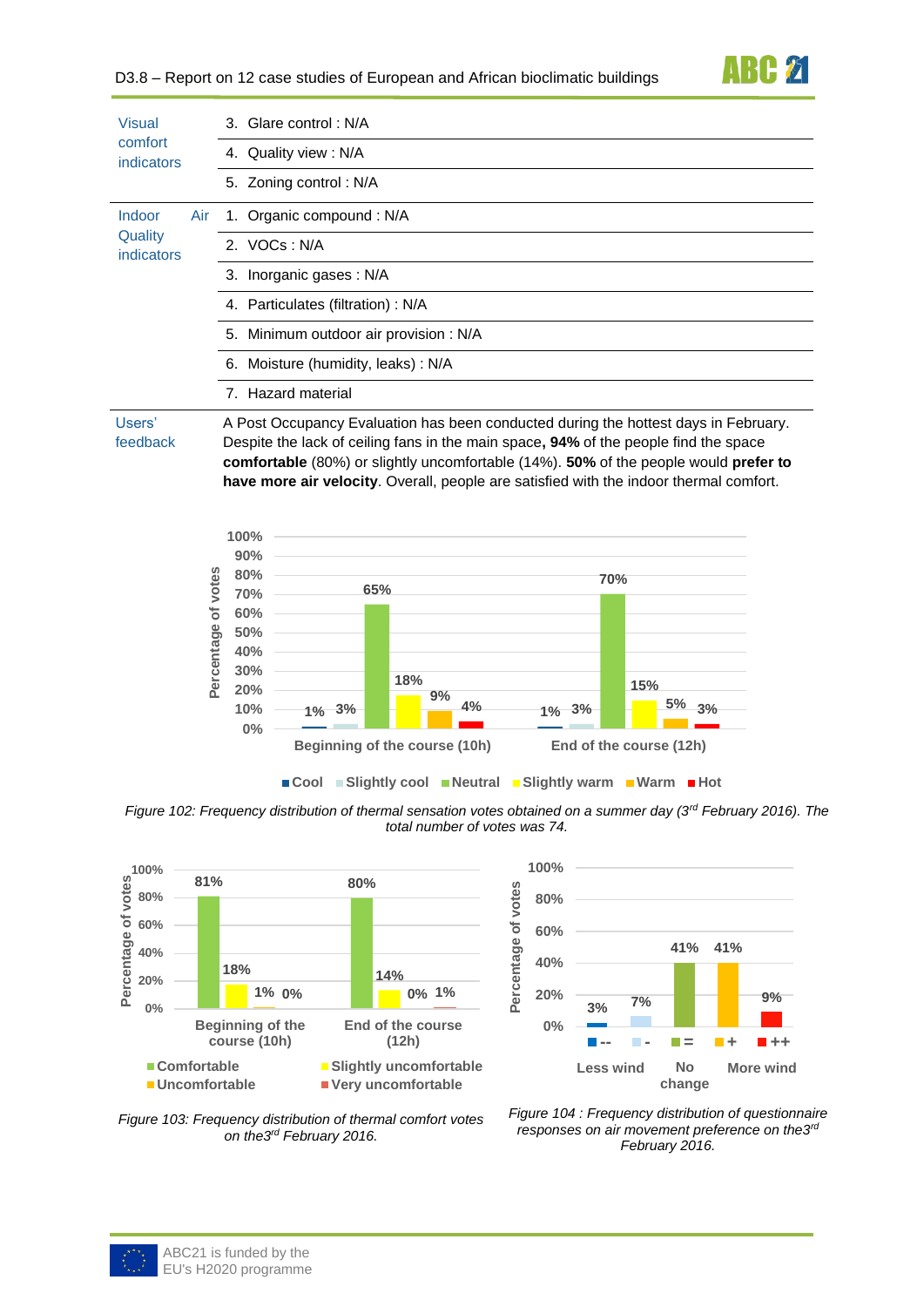



*Figure 105: Load curves by end use category for a typical working day in Feb. 2017*

**ABC 21** 



*Figure 106 : Distribution of all end-uses of the building over one year.*



*Figure 107 : Energy consumption by end-uses on a monthly basis for one year of occupancy (2016-2017)*

### **LESSONS LEARNED AND RECOMMENDATIONS**

| Lessons learned        | This project shows that it is possible to feel comfortable in big spaces<br>like a lecture theater with an adapted airflow design in the tropics. Air<br>conditioning and mechanical ventilation can thus be avoided.<br>Moreover, the lecture theater consumes 5 times less energy than a<br>classical auditorium and produces 28 times more its low<br>consumption. The lecture theater is the first positive energy and<br>bioclimatic lecture theater in the world. |
|------------------------|-------------------------------------------------------------------------------------------------------------------------------------------------------------------------------------------------------------------------------------------------------------------------------------------------------------------------------------------------------------------------------------------------------------------------------------------------------------------------|
| <b>Recommendations</b> |                                                                                                                                                                                                                                                                                                                                                                                                                                                                         |